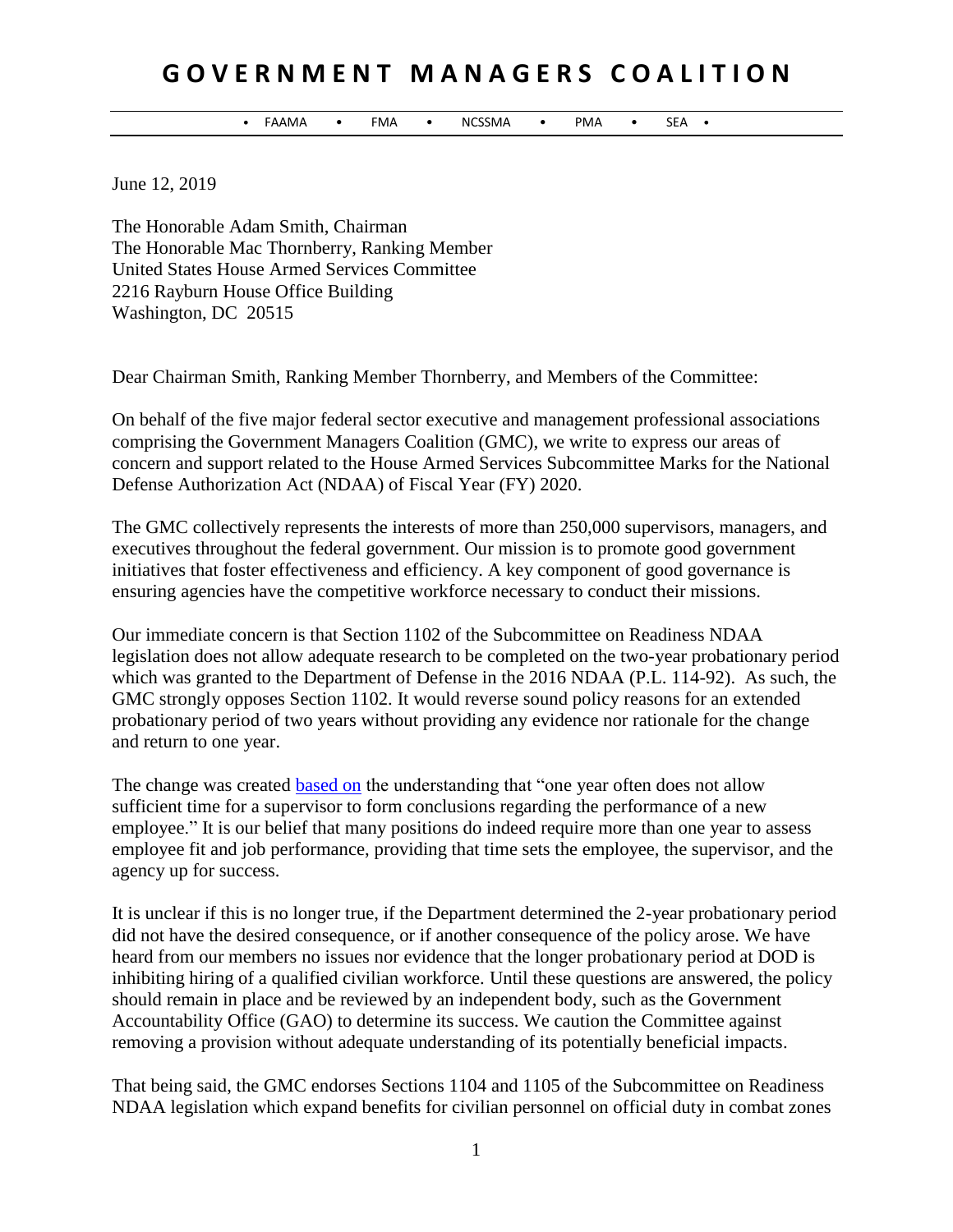## **G O V E R N M E N T M A N A G E R S C O A L I T I O N**

• FAAMA • FMA • NCSSMA • PMA • SEA •

and extend premium pay for federal civilian employees working oversees. These dedicated civil servants often leave their homes in unique service to their country and should be honored and rewarded for their sacrifice. We applaud Committee members for recognizing their commitment to public service.

As the full Committee reviews these and many other proposals, the GMC would like to remind Members of the important proposals offered by the Office of Management and Budget (OMB) earlier this year. The GMC wrote this committee on May 8, 2019 endorsing the proposals.

Among these proposals were the ability for agencies to address critical hiring needs through allowing agencies to noncompetitively appoint individuals to temporary or term appointment positions, allowing agencies to provide certain time-limited employees the ability to compete for permanent employment within their agency, extending the ability for agencies to grant dual compensation waivers, and lifting the statutory cap on the number of student interns that can be appointed under a hiring authority.

These additions to the NDAA will help agencies attract and retain top talent in pursuit of their missions, including at the Department of Defense.

Furthermore, OMB proposed establishing a mechanism for the private sector and the federal government to exchange ideas and expertise that will help foster innovation and modernization throughout the federal government. Including stakeholders and industry representatives in collaborative efforts will help usher the federal workforce into the  $21<sup>st</sup>$  Century while building public trust in our institutions.

Each of these proposals would strengthen the civil service and enhance the federal government's ability to serve the American people. Thank you for your consideration of the GMC's perspective.

If you have any questions, please feel free to contact Natalia Castro with the Senior Executives Association at [ncastro@shawbransford.com](mailto:ncastro@shawbransford.com) or (202) 463-8400.

Sincerely,

Mellay Gerker

MCKAY GERBER RENEE M. JOHNSON President President

Keneenl  $\overline{\phantom{a}}$  ,  $\overline{\phantom{a}}$  ,  $\overline{\phantom{a}}$  ,  $\overline{\phantom{a}}$  ,  $\overline{\phantom{a}}$  ,  $\overline{\phantom{a}}$  ,  $\overline{\phantom{a}}$  ,  $\overline{\phantom{a}}$  ,  $\overline{\phantom{a}}$  ,  $\overline{\phantom{a}}$  ,  $\overline{\phantom{a}}$  ,  $\overline{\phantom{a}}$  ,  $\overline{\phantom{a}}$  ,  $\overline{\phantom{a}}$  ,  $\overline{\phantom{a}}$  ,  $\overline{\phantom{a}}$ 

FAA Managers Association Federal Managers Association